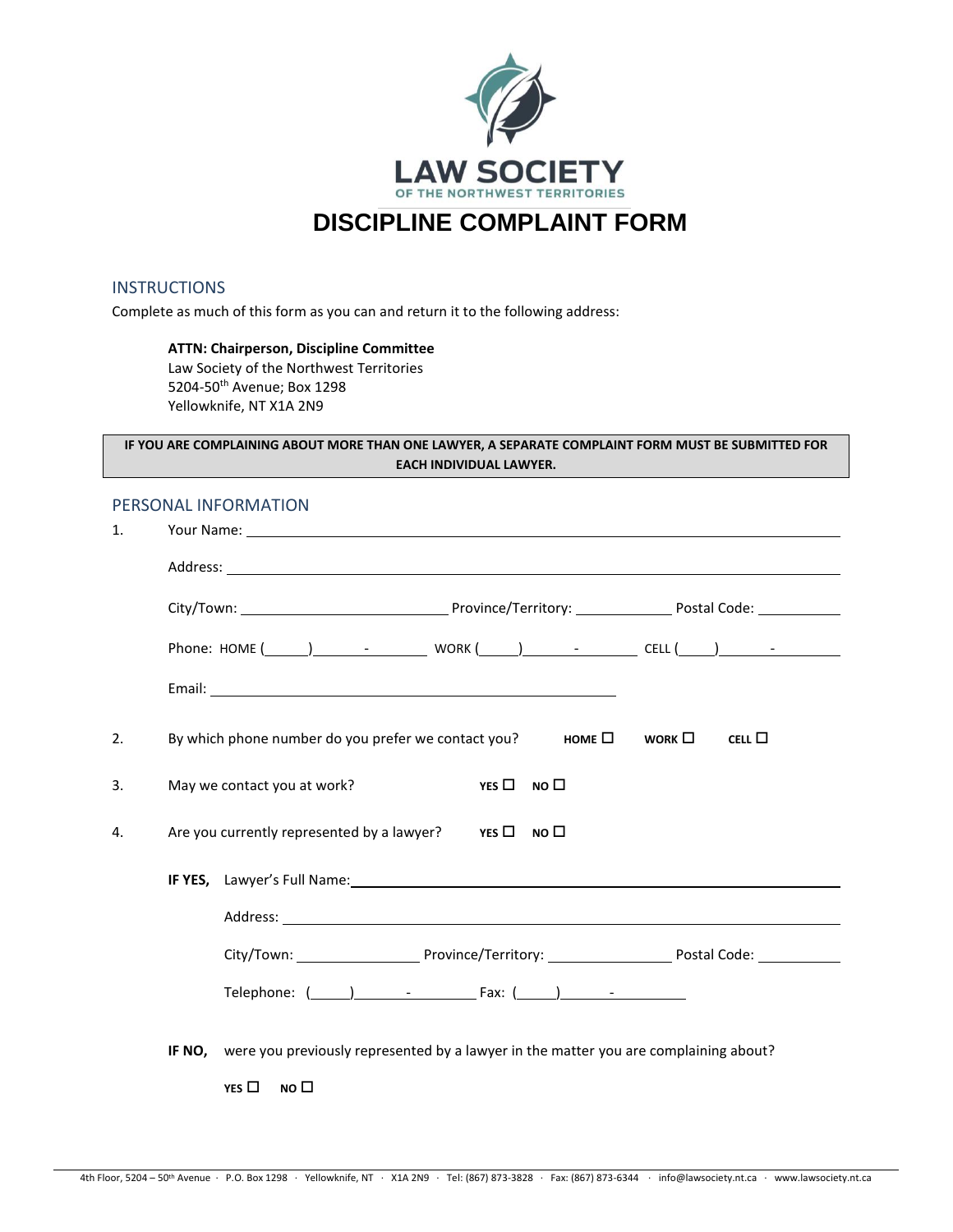|    | Telephone: $(\_\_\_)$ - Fax: $(\_\_)$ - Fax: $\_\_)$                                                                                                                                                                           |                    |                 |               |              |
|----|--------------------------------------------------------------------------------------------------------------------------------------------------------------------------------------------------------------------------------|--------------------|-----------------|---------------|--------------|
|    | LAWYER YOU ARE COMPLAINING ABOUT                                                                                                                                                                                               |                    |                 |               |              |
| 5. | Are you complaining about your own lawyer or somebody else's lawyer?                                                                                                                                                           |                    |                 |               |              |
|    | $\Box$ Your own lawyer. $\Box$ Someone else's lawyer.                                                                                                                                                                          |                    |                 |               |              |
| 6. | IF YOU ARE COMPLAINING ABOUT YOUR OWN LAWYER:                                                                                                                                                                                  |                    |                 |               |              |
|    | When did you retain the services of the lawyer? ________________________________                                                                                                                                               |                    |                 |               |              |
|    | Have you discussed your complaint with your lawyer?                                                                                                                                                                            | $YES \Box NO \Box$ |                 |               |              |
|    | IF YOU ARE COMPLAINING ABOUT SOMEONE ELSE'S LAWYER:                                                                                                                                                                            |                    |                 |               |              |
|    | Lawyer's Full Name: Name and South Allen Communication of the Communication of the Communication of the Communication of the Communication of the Communication of the Communication of the Communication of the Communication |                    |                 |               |              |
|    |                                                                                                                                                                                                                                |                    |                 |               |              |
|    |                                                                                                                                                                                                                                |                    |                 |               |              |
|    | Telephone: $( )$ - Fax: $( )$ -                                                                                                                                                                                                |                    |                 |               |              |
|    | Is the lawyer you are complaining about representing the opposing party? $YES \Box$ No $\Box$                                                                                                                                  |                    |                 |               |              |
|    | Who does the lawyer represent? Letter and the state of the state of the state of the state of the state of the state of the state of the state of the state of the state of the state of the state of the state of the state o |                    |                 |               |              |
|    | Have you discussed your concerns with this lawyer?                                                                                                                                                                             | YES $\Box$         | NO <sub>0</sub> |               |              |
|    | Have you discussed your complaint with your lawyer?                                                                                                                                                                            | YES $\Box$         | NO <sub>1</sub> |               |              |
|    | <b>INFORMATION ABOUT YOUR COMPLAINT</b>                                                                                                                                                                                        |                    |                 |               |              |
| 7. | Does your complaint arise from a legal proceeding in which you are/were involved?                                                                                                                                              |                    |                 | YES $\square$ | NO $\square$ |
|    | IF YES, What is your involvement in this matter? The contract of the contract of the contract of the contract of the contract of the contract of the contract of the contract of the contract of the contract of the contract  |                    |                 |               |              |
|    | Is your case finished?<br>$YES \Box NO \Box$                                                                                                                                                                                   |                    |                 |               |              |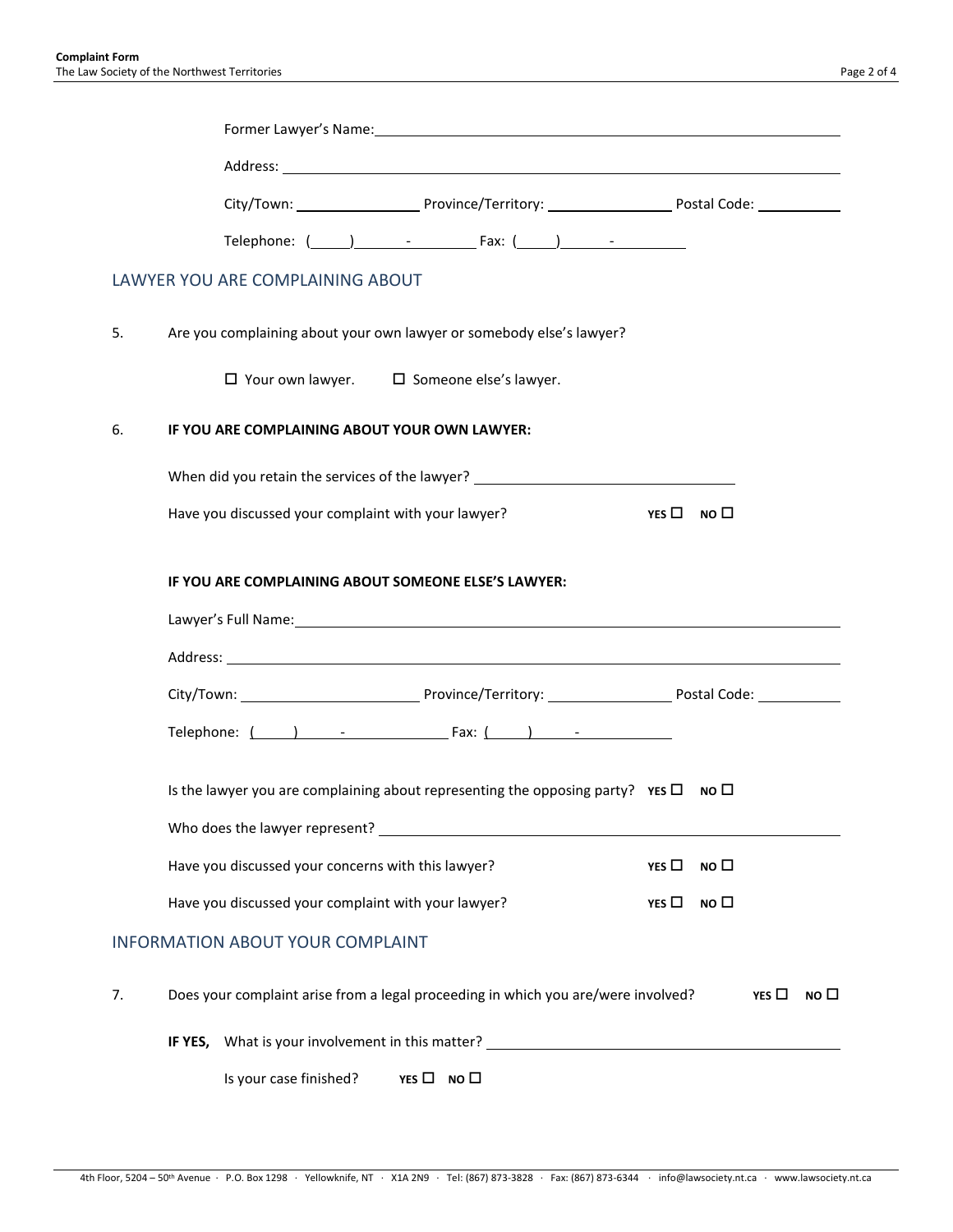|     |                                                                            |                                                                         |   |                                                                                        |                  |                 | c) The date of the next hearing [if applicable] _________________________________ |  |
|-----|----------------------------------------------------------------------------|-------------------------------------------------------------------------|---|----------------------------------------------------------------------------------------|------------------|-----------------|-----------------------------------------------------------------------------------|--|
|     | What type of legal work is involved? [check more than one, if appropriate] |                                                                         |   |                                                                                        |                  |                 |                                                                                   |  |
|     |                                                                            | □<br><b>Real Estate</b>                                                 |   | □                                                                                      |                  |                 | Collections/Debtor/Creditor                                                       |  |
|     |                                                                            | Wills & Estates<br>□                                                    |   | □                                                                                      | Civil Litigation |                 |                                                                                   |  |
|     |                                                                            | □<br>Labour/Employment                                                  |   | □                                                                                      |                  | Personal Injury |                                                                                   |  |
|     |                                                                            | Corporate/Commercial<br>□                                               |   | □                                                                                      |                  | Family/Divorce  |                                                                                   |  |
|     |                                                                            | □<br>Criminal                                                           |   | □                                                                                      |                  |                 | Other [please specify]                                                            |  |
|     |                                                                            |                                                                         |   |                                                                                        |                  |                 |                                                                                   |  |
|     |                                                                            | IF YOU ARE COMPLAINING ABOUT AN ESTATE:                                 |   |                                                                                        |                  |                 |                                                                                   |  |
|     |                                                                            |                                                                         |   |                                                                                        |                  |                 |                                                                                   |  |
|     |                                                                            | Are you the Executor/Executrix?                                         |   | YES $\Box$                                                                             | NO <sub>1</sub>  |                 |                                                                                   |  |
|     |                                                                            | Are you a beneficiary?                                                  |   | YES $\Box$                                                                             | мо □             |                 |                                                                                   |  |
| 10. |                                                                            | What is your complaint regarding? [check more than one, if appropriate] |   |                                                                                        |                  |                 |                                                                                   |  |
|     | $\Box$                                                                     | Breach of undertaking                                                   | 口 | Delay                                                                                  |                  | 0               | Failure to send bill                                                              |  |
|     | □                                                                          | Conflict of interest                                                    | □ | Failing to answer letters or                                                           |                  | □               | Inadequate representation                                                         |  |
|     | □                                                                          | Delay/inactivity                                                        |   | telephone calls<br>Failing to complete work<br>Not accounting for your<br>money        |                  | 0               | Inadequate/wrong advice                                                           |  |
|     | $\Box$                                                                     | <b>Excessive fees</b>                                                   | □ |                                                                                        |                  | $\Box$          | Missed court appearance                                                           |  |
|     | □                                                                          | Failure to account for trust                                            | □ |                                                                                        |                  | □               | Misuse of court system                                                            |  |
|     |                                                                            | monies                                                                  | □ | Not keeping you informed                                                               | □                |                 | Rudeness                                                                          |  |
|     | □                                                                          | Failure to communicate                                                  |   | about your case                                                                        |                  | □               | Threatening                                                                       |  |
|     | □                                                                          | Failure to follow instructions                                          | □ | Bad legal advice                                                                       |                  | □               | Withholding funds                                                                 |  |
|     | □                                                                          | Failure to release<br>file/records                                      | □ | Refusing to return your files,<br>papers<br>□<br>Mistakes causing you to lose<br>money |                  | □               | Other [Please specify]                                                            |  |
|     | □                                                                          | Failure to respond to                                                   |   |                                                                                        |                  |                 |                                                                                   |  |

11. Starting with your main concern, describe your complaint in your own words, providing sufficient information to enable us to understand the nature of your concern. **Please use a separate sheet of paper and attach it to this form. Either typed or handwritten is acceptable.**